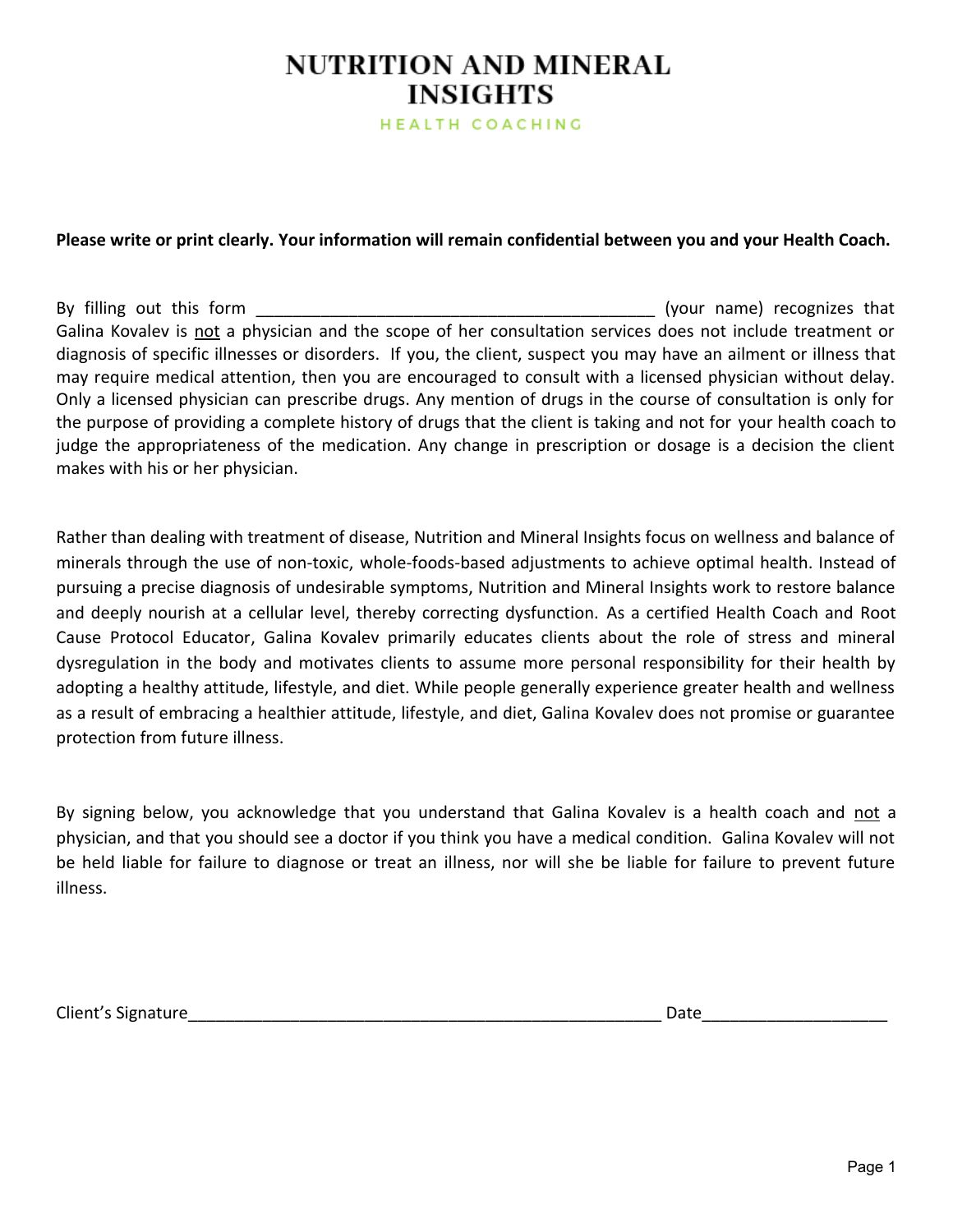HEALTH COACHING

#### PERSONAL

|               |  | First Name: <u>example and the second contract of the second contract of the second contract of the second contract of the second contract of the second contract of the second contract of the second contract of the second co</u> |  |  |
|---------------|--|--------------------------------------------------------------------------------------------------------------------------------------------------------------------------------------------------------------------------------------|--|--|
|               |  |                                                                                                                                                                                                                                      |  |  |
|               |  | Age: _________ Height: _____________ Date of Birth: ______________ Place of Birth: __________________________                                                                                                                        |  |  |
|               |  |                                                                                                                                                                                                                                      |  |  |
|               |  | Current Weight: ____________ Weight Six Months Ago: __________ Weight One Year Ago: _______________                                                                                                                                  |  |  |
|               |  |                                                                                                                                                                                                                                      |  |  |
|               |  |                                                                                                                                                                                                                                      |  |  |
|               |  |                                                                                                                                                                                                                                      |  |  |
| <b>SOCIAL</b> |  |                                                                                                                                                                                                                                      |  |  |
|               |  |                                                                                                                                                                                                                                      |  |  |
|               |  |                                                                                                                                                                                                                                      |  |  |
|               |  |                                                                                                                                                                                                                                      |  |  |
|               |  |                                                                                                                                                                                                                                      |  |  |

#### GENERAL HEALTH

| Any current or previous serious illnesses, hospitalizations, or injuries? Letterman and the series of the serious |
|-------------------------------------------------------------------------------------------------------------------|
|                                                                                                                   |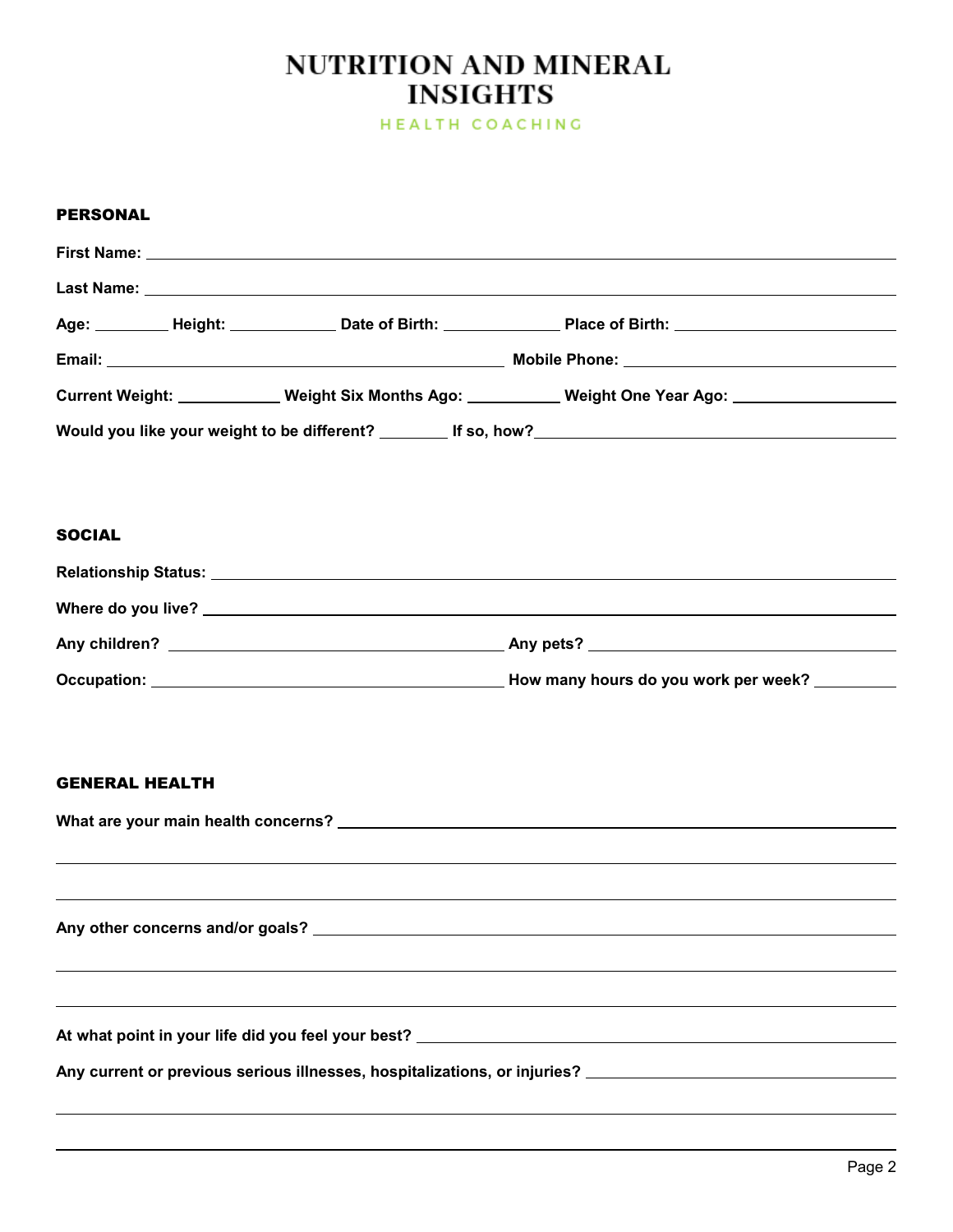HEALTH COACHING

|                  | <b>GENERAL HEALTH (continued)</b>        |               |                                                                                  |                                                                                                                |
|------------------|------------------------------------------|---------------|----------------------------------------------------------------------------------|----------------------------------------------------------------------------------------------------------------|
|                  |                                          |               |                                                                                  |                                                                                                                |
|                  |                                          |               |                                                                                  |                                                                                                                |
|                  |                                          |               |                                                                                  |                                                                                                                |
|                  |                                          |               |                                                                                  |                                                                                                                |
|                  |                                          |               |                                                                                  |                                                                                                                |
|                  |                                          |               |                                                                                  |                                                                                                                |
|                  |                                          |               |                                                                                  |                                                                                                                |
|                  |                                          |               |                                                                                  |                                                                                                                |
| <b>MEDICAL</b>   |                                          |               |                                                                                  |                                                                                                                |
|                  |                                          |               |                                                                                  |                                                                                                                |
|                  |                                          |               |                                                                                  |                                                                                                                |
|                  |                                          |               |                                                                                  |                                                                                                                |
|                  |                                          |               |                                                                                  | ,我们也不会有什么。""我们的人,我们也不会有什么?""我们的人,我们也不会有什么?""我们的人,我们也不会有什么?""我们的人,我们也不会有什么?""我们的人                               |
|                  |                                          |               |                                                                                  |                                                                                                                |
|                  |                                          |               |                                                                                  | ,我们也不会有什么?""我们的人,我们也不会有什么?""我们的人,我们也不会有什么?""我们的人,我们也不会有什么?""我们的人,我们也不会有什么?""我们的人                               |
| <b>FOOD</b>      |                                          |               |                                                                                  |                                                                                                                |
|                  |                                          |               |                                                                                  |                                                                                                                |
|                  |                                          |               |                                                                                  | Will your family and friends be supportive of your desire to make food and/or lifestyle changes? _____________ |
|                  |                                          |               |                                                                                  | Do you cook? _______________________What percentage of your food is home-cooked? ___________________           |
|                  |                                          |               | Where does your non-home-cooked food come from? ________________________________ |                                                                                                                |
|                  | What foods did you eat often as a child? |               |                                                                                  |                                                                                                                |
| <b>Breakfast</b> | <b>Lunch</b>                             | <b>Dinner</b> | <b>Snacks</b>                                                                    | <b>Liquids</b>                                                                                                 |
|                  |                                          |               |                                                                                  |                                                                                                                |
|                  |                                          |               |                                                                                  |                                                                                                                |